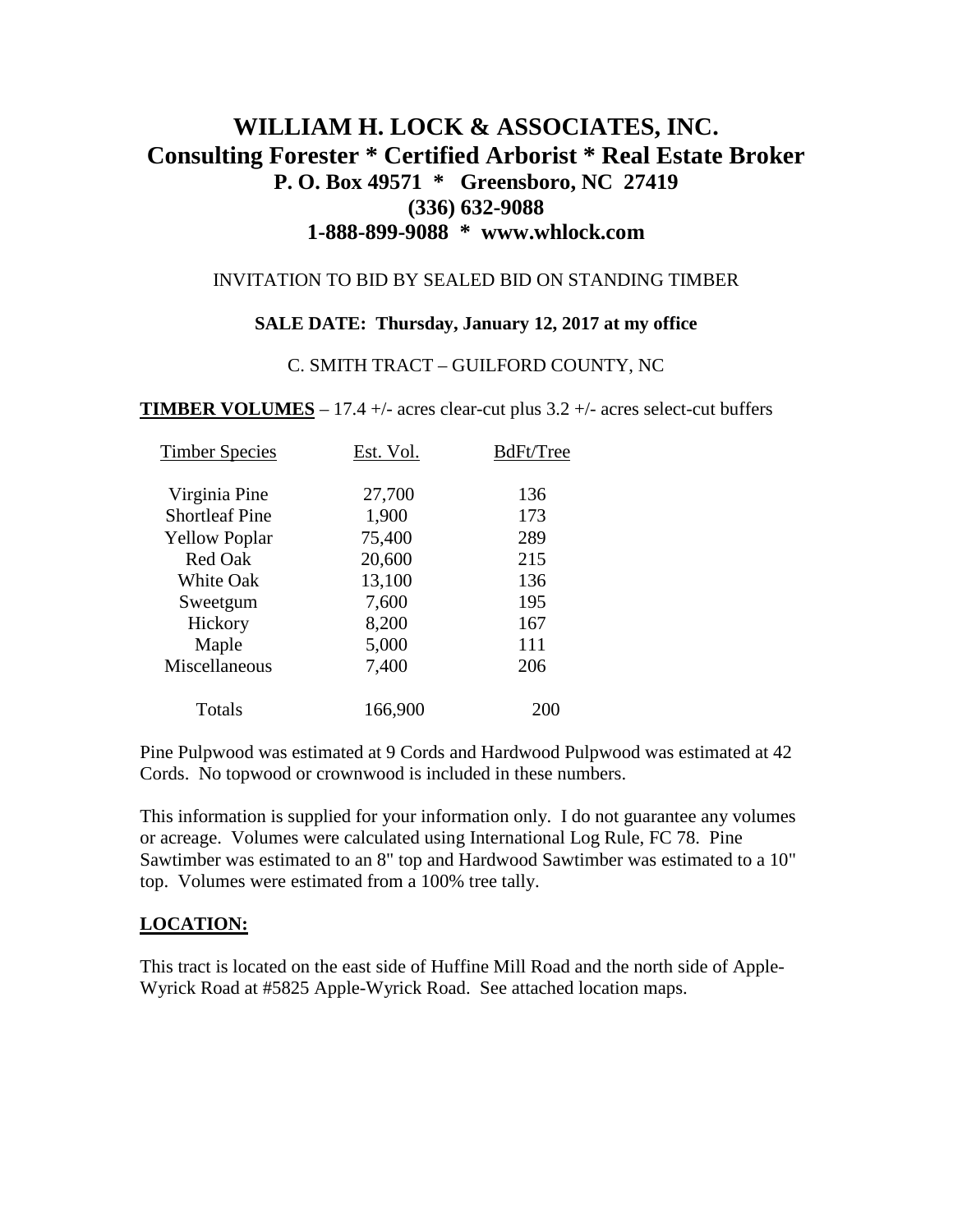Page Two C. Smith Tract - Timber Sale Sale Date: Thursday – January 12, 2017

### **BIDS:**

The Smith Tract is being sold on a lump sum sealed bid basis. Bids will be accepted by **regular mail** if received by 5:00 pm on Wednesday, January 11, 2017 **OR** bids will be accepted by **email [\(whlock@whlock.com\)](mailto:whlock@whlock.com), telephone (336-632-9088), fax (336-632- 9088), or in-person** at my office until 11:00 am on Thursday, January 12, 2017. At 11:00 am on Thursday, January 12, 2017 all bids received will be recorded. The successful bidder will be notified within 24 hours of the bid openings. A 10% deposit may be requested to be delivered to William H. Lock & Associates, Inc. within 72 hours of the bid opening. The balance of the sales price is to be delivered at the sale closing. The seller reserves the right to refuse or accept any and all bids. Seller will consider all bids. The seller will be responsible for the timber deed preparation, revenue stamps if recorded, and the forestry consultant fees. The buyer will be responsible for all other closing costs. A \$1,000 performance deposit will be payable at closing and held in a noninterest bearing trust account until satisfactory completion of logging. The performance deposit does not limit the buyer's liability.

## **PLACE OF SALE:**

The timber sale will be held at the office of William H. Lock & Associates, Inc. in Greensboro, NC. The office address is 375 S. Swing Road, Greensboro, NC 27409. Telephone and Fax: 336-632-9088; Email: whlock@whlock.com

# **CONDITIONS OF SALE**:

1. The Buyer shall have 24 months from the date of the timber deed to cut and remove all merchantable timber within the "Sale Areas". "Creek Buffers" have been marked with Blue Flagging. No blue flagged trees marking the buffer boundaries may be cut. All select-cut trees marked with orange paint may be removed from the buffer areas provided all Best Management Practices, Forest Practice Guidelines, and any applicable river basin or watershed regulations are followed. The sale boundaries are marked with pink flagging. No trees marked with pink flagging and no trees beyond the pink flagging are to be harvested except for the orange painted "buffer" trees mentioned above.

2. The Buyer shall access the tract from Huffine Mill Road or Apple-Wyrick Road. A suggested logging deck and access path have been drawn on the Sale Map. All access routes will need to be installed and/or maintained according to all North Carolina Best Management Practices, Forest Practice Guidelines, and any applicable river basin or watershed rules. No existing driveways may be used for the logging operation. All roadways must remain open and passable by ordinary traffic at all times. The roadways must be left in similar condition at the completion of the harvesting operation as they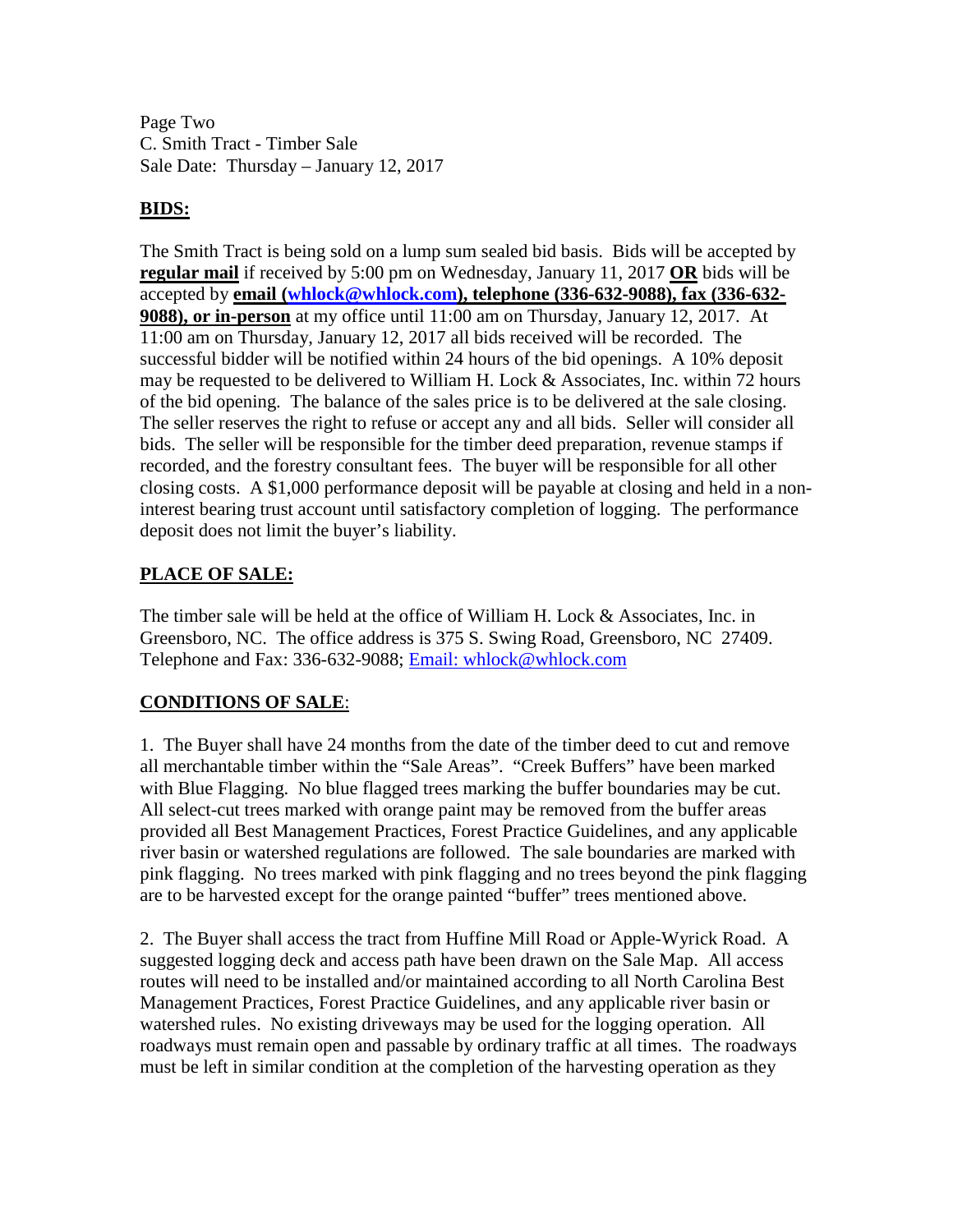Page Three C. Smith Tract - Timber Sale Sale Date: Thursday – January 12, 2017

were at the beginning of the harvesting operation, reasonable wear and tear accepted. Call W.H. Lock if there are questions concerning access routes.

3. The Buyer is responsible for maintaining a clean site. No equipment parts, trash, tires or other debris created as a result of the harvesting operation shall be left on the property. It shall be the Buyer's responsibility to clean up any hazardous material or chemical waste spills including but not limited to Diesel Fuel, Hydraulic Fluid, Machine Oil, and/or Gasoline upon the subject property if deposited as a result of the harvesting operation. Responsibility will include any required remediation including but not limited to the removal of contaminated soils.

4. Harvesting operations must not interfere with any farming operations and farming operations must not interfere with any harvesting operations. Decking, loading or hauling will not be permitted in any existing open fields or pastures immediately adjacent to the timber unless approved by William H. Lock & Associates, Inc. If approved, open areas must be free of logging debris, smoothed when completed, and re-seeded if necessary. All loading decks and truck parking areas must be reseeded when the harvesting operation is completed.

5. The Buyer is responsible for following all Federal, State, and local regulations regarding timber harvesting activities. If required, Buyer is responsible for obtaining any necessary permits or licenses required for timber harvesting. All logging operations must conform to North Carolina Best Management Practices, Forest Practices Guidelines, and any applicable river basin or watershed rules. In the event that a non-compliance situation is identified on the tract as a result of the harvesting operation, William H. Lock & Associates, Inc. will have the express right to suspend the harvesting operation until the situation is brought into compliance. No trees or other logging debris shall be left in or across the property boundary, sale cutting lines or access roads and paths.

6. All necessary property lines, corners and sale harvest boundaries have been marked with pink flagging. Landowner guarantees the pink flagged sale boundaries. No flagged trees denoting the property and/or sale boundary shall be cut and no trees outside the boundary lines shall be cut. If trees marking the property lines or sale boundary are cut, North Carolina timber trespass laws may apply. No trees shall be cut to fall on a neighboring landowner's property or where potential damage may occur. If existing property corners are damaged or removed as a result of the harvesting operation, Buyer agrees to replace the markers at the correct surveyed location at their own expense.

7. Buyer agrees to notify William H. Lock & Associates, Inc., P. O. Box 49571, Greensboro, NC 27419 at least 3 days in advance of the beginning of the harvesting operation and at least 3 days in advance of the completion of the harvesting operation.